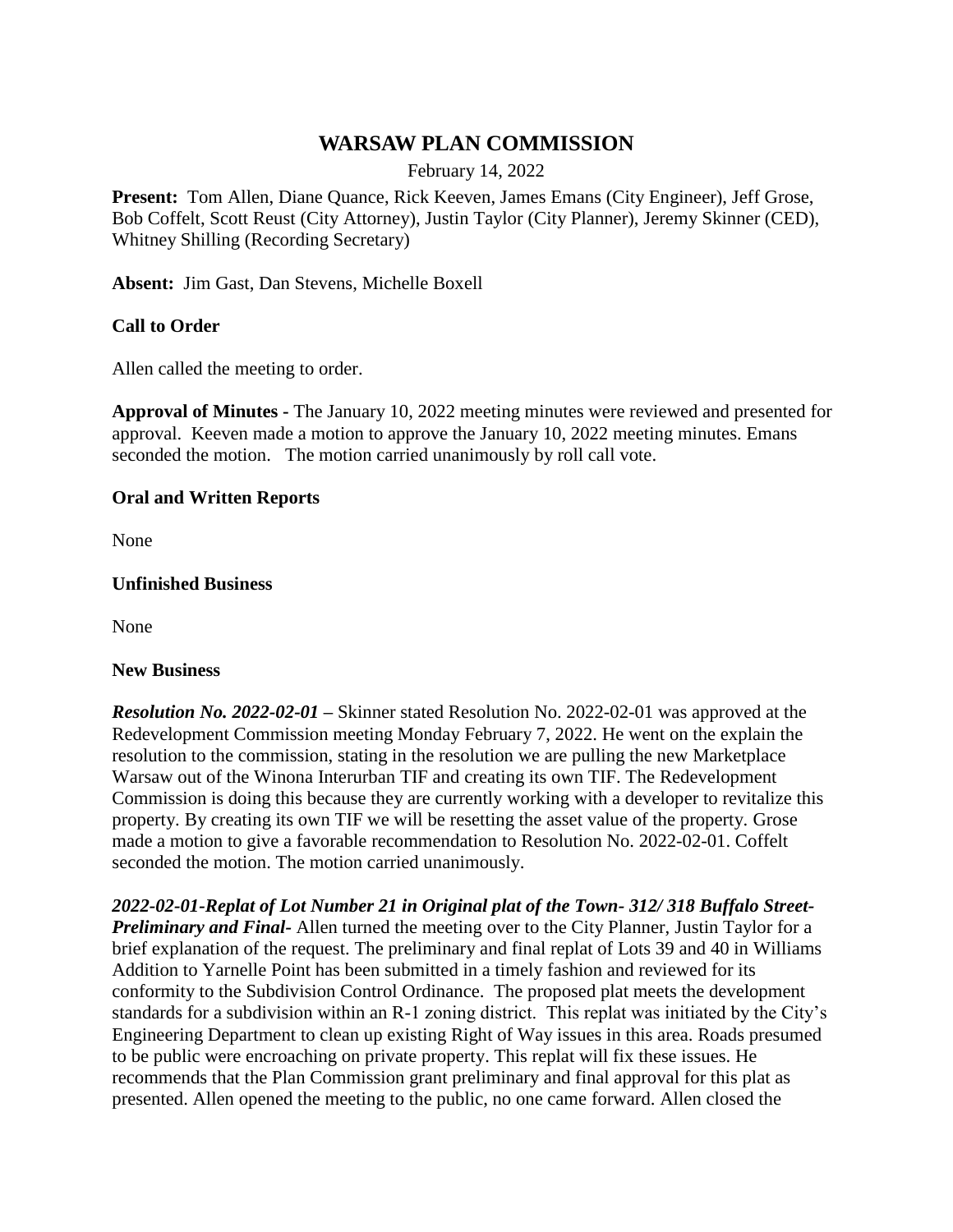meeting to the public. Motion was made by Quance to approve *2022-02-01 Preliminary – Replat of lot number 21 in original plat of the town.* Keeven seconded the motion. The motion carried unanimously. Quance made a motion to suspend the rules and vote on 2022-02-01 Final- Replat of lot number 21 in original plat of the town. Keeven seconded the motion. The motion carried unanimously. Quance made a motion to approve 2022-02-01 Final- Replat of lot number 21 in original plat of the town. Keeven seconded the motion. The motion carried unanimously.

**2022-02-02- Lake Village Shopping Center Replat Final– 3418 Lake City Highway-** Allen turned the meeting over to the City Planner, Justin Taylor for a brief explanation of the request. The petitioner for the Lake Village Shopping Center Replat is requesting to subdivide a 25.68 acre± lot into 9 lots with an average size of 3 acres. The final plat for this subdivision includes the addition of an ingress / egress easement for Lot 8 as requested by this board. The proposed lots meet the development standards for a subdivision within a C-5 zoning district. As a reminder, Frontage Road, which bisects the property on the north end, and the access road connecting Frontage Road to US 30, were maintained by the city through an easement agreement dating back to the late 1990's. This plat will now supersede that easement agreement by converting Frontage Road and the access road into city Right of Way. We recommend that you grant the final approval for the Lake Village Shopping Center Replat since the petitioner has fulfilled the Board's requirement for access to Lot 8. Allen opened the meeting to the public, no one came forward. Allen closed the meeting to the public. Motion was made by Quance to approve *2022-02- 02- Lake Village Shopping Center Replat- Final*. Emans seconded the motion. The motion carried unanimously.

**2022-02-03 Harvest Ridge PUD- Sherwood Drive, Little John Lane-** Allen turned the meeting over to the City Planner, Justin Taylor for a brief explanation of the request. The preliminary plat for the Harvest Ridge Subdivision PUD has been submitted in a timely fashion, reviewed for its conformity to the Subdivision Control Ordinance and section 13.2 regarding Planned Unit Developments. The petitioner wishes to subdivide 30-acres into 91 lots containing a mix of attached (lots 47-84) and detached single-family residential units. A 10,200 square foot lot has been set aside for a neighborhood park to fulfill the need for greenspace. It is the opinion of the Planning Department that you should give a favorable recommendation to City Council for this proposed PUD Ordinance. As a reminder, the recommendation from this board will be brought to City Council and considered during the public hearing for this ordinance. If the Council chooses to defer to the Plan Commission for the second reading, this PUD Ordinance will return to this board for final approval. Allen opened the meeting to any person wishing to speak in favor the petition. Nick Brenner, real estate representative for Menards stated that 15 years ago this subdivision was platted as it is today. They are now trying to change the zoning to allow more flexibility. They would now like to have some "twin homes"; attached single family homes. He stated this style of home is popular among first time homeowners and the elderly population. Another thing they changed is the road layout. They have found out that cul-de-sacs are very popular. They are normally the first lots to sell in a subdivision. Allen opened the meeting to any person wishing to speak against the petition. Adrian Shinners, 844 Lydia Drive asked if the tree line along the back of his property. He wanted to know if it will be removed and will there be a tree line added between the new subdivision and Menards. Taylor stated since it is someone else's property the city can't require them to leave the trees. That would be up to the developer and the new property owner. He went on to state that the city could ask the developer to increase the trees between Menards and the new subdivision since they are different uses (commercial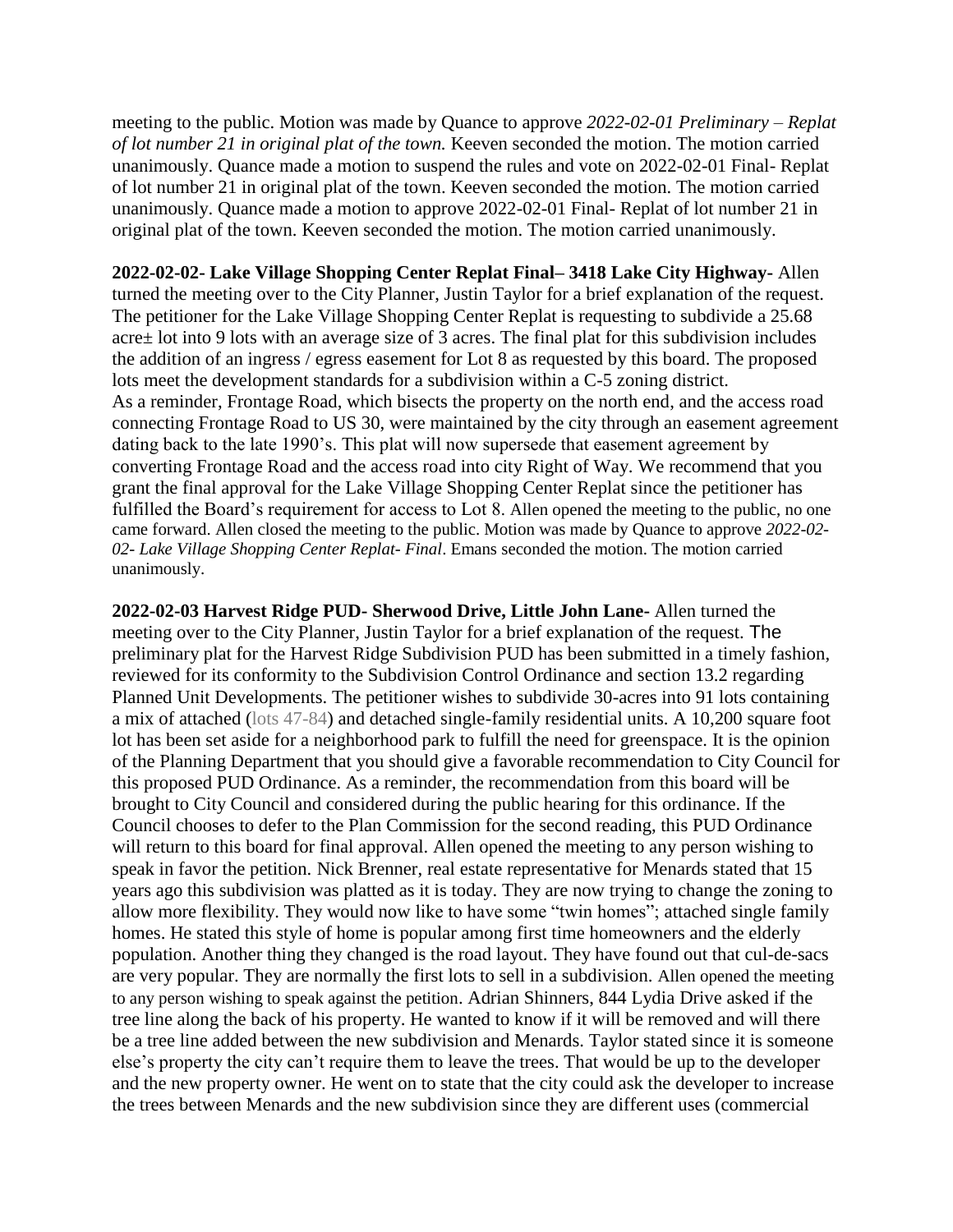and residential). Taylor stated he would review the ordinance to see if that is something that could be required of the developer. Irene Leal, also from 844 Lydia Drive asked that since the city requires green space can they require the developer to preserve the woodlands behind her house. Taylor stated our current ordinance encourages developer to keep mature tree but it doesn't require them to keep them. Grose stated that if the developer removes those trees the residents of Patterson Place will have no problem seeing Menards since it is a two store warehouse. He asked if maybe we could require the developer to plant a taller tree line between Menards and the new subdivision. Discussion continued about the screening between Menards and the new subdivision. It was noted that the residents of Patterson Place would like to make sure the screening is adequate to cover the two story outdoor storage unit for Menards. Skinner stated that when this was platted originally Menards put in a fence for the screening requirements. He did not think it was unreasonable to ask Menard to green that screen (plant some trees) since they will be removing those tree that act like a buffer now to Patterson Place. Grose motioned to send a favorable recommendation to City Council to consider *Harvest Ridge PUD 2022-02-03 with added comments.* Quance seconded the motion. The motion carried unanimously.

**2022-02-04- Replat of Lots #39 & #40 in William's Addition to Yarnell Point- Preliminary and Final-** Allen turned the meeting over to the City Planner, Justin Taylor for a brief explanation of the request. The preliminary and final replat of Lots 39 and 40 in Williams Addition to Yarnelle Point has been submitted in a timely fashion and reviewed for its conformity to the Subdivision Control Ordinance. The proposed plat meets the development standards for a subdivision within an R-1 zoning district. This replat was initiated by the City's Engineering Department to clean up existing Right of Way issues in this area. Roads presumed to be public were encroaching on private property. This replate will fix these issues. He recommends that the Plan Commission grant preliminary and final approval for this plat as presented. Emans stated the city is pursuing a project in this area that will happen this spring. Emans explained this project to the commission. He stated the city just wants to clean up the plat before the project. Motion was made by Quance to approve *2022-02-04 Preliminary – Replat of Lots #39 & #40 in William's Addition to Yarnell Point.* Keeven seconded the motion. The motion carried unanimously. Quance made a motion to suspend the rules and vote on 2022-02-04 Final- Replat of Lots #39 & #40 in William's Addition to Yarnell Point. Keeven seconded the motion. The motion carried unanimously. Quance made a motion to approve 2022-02-04 Final- Replat of Lots #39 & #40 in William's Addition to Yarnell Point. Keeven seconded the motion. The motion carried unanimously.

**2022-02-05- Clemens Addition To Yarnell Point- Preliminary and Final-** Allen turned the meeting over to the City Planner, Justin Taylor for a brief explanation of the request. The preliminary and final plat for the Clemens Addition to Yarnelle Point has been submitted in a timely fashion and reviewed for its conformity to the Subdivision Control Ordinance. The proposed plat meets the development standards for a subdivision within an R-1 zoning district. This replat was initiated by the City's Engineering Department to clean up existing Right of Way issues in this area. Roads presumed to be public were encroaching on private property. This replat will fix these issues. He recommends that the Plan Commission grant preliminary and final approval for this plat as presented. Motion was made by Quance to approve *2022-02-05 Preliminary – Clemens Addition to Yarnell Point.* Keeven seconded the motion. The motion carried